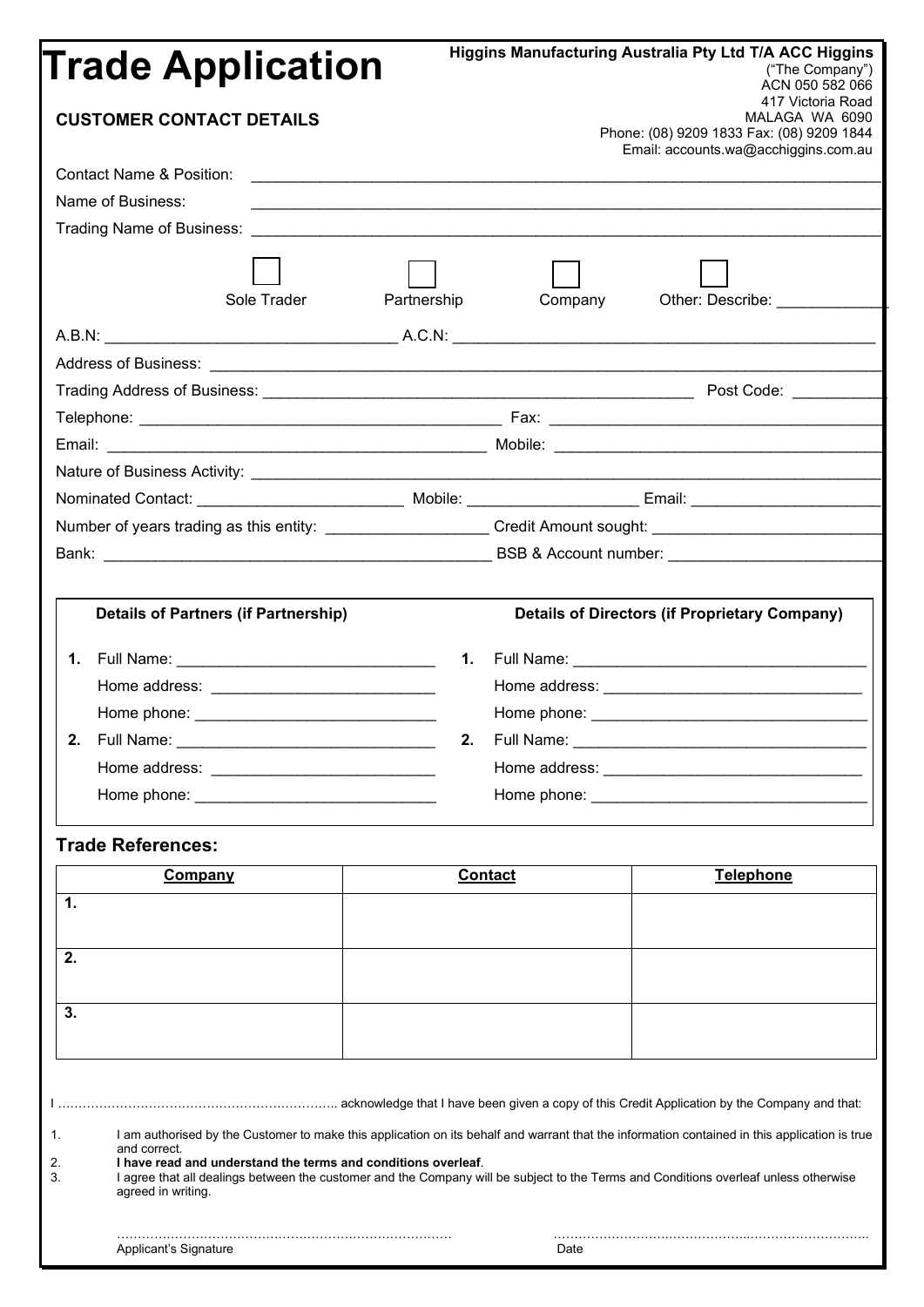#### **Higgins Manufacturing Australia Pty Ltd T/A ACC Higgins ACN 050 582 066 TERMS AND CONDITIONS**

#### **1. GENERAL**

- **(a)** In these terms and conditions "the Company" means Amalgamated Casket Company Pty Ltd T/A ACC Higgins to which this application for credit is made and includes its successors and assigns and "the Customer" means the entity which is applying for credit in the application overleaf.
- **(b)** These terms and conditions shall apply to the exclusion of all others including any terms and conditions of the Customer (whether on the Customer's order form or otherwise). The Customer acknowledges that these terms and conditions constitute the whole agreement between the parties unless otherwise agreed in writing.

#### **2. PRICES**

Orders are accepted on the condition that the goods will be invoiced at the price quoted or if none at the price ruling at the date the goods are despatched. Unless specified to the contrary, prices quoted are inclusive of all GST, stamp duty and like levies or taxes. The Company may amend prices at any time without prior notice.

## **PAYMENT**<br>(a) The

- (a) The Customer shall make payment to the Company for all goods and services and<br>services supplied within thirty (30) days from the end of the month of invoice<br>unless otherwise agreed in writing. The Customer acknowledges essence with regard to payment and that any breach of this term will enable the Company to exercise all of its rights contained herein including (but without in any way limiting its rights) the right to cancel further credit and to take legal action for the recovery of all sums outstanding. Payment in full shall be made for all nonaccount holders prior to the dispatch of, or at pick up of the goods. Credit Card payments will incur a processing fee of 1.5%.
- **(b)** If the Customer commits an act of insolvency or is in breach of this agreement, or provides false information to the Company in this application or otherwise, then in addition to any other rights, all monies outstanding on the account become immediately due and payable and the Company may terminate this agreement, cancel the Customer's credit account and recover all such monies immediately and without prior notice.

#### **4. INTEREST**

Should payment remain outstanding beyond the Company's payment terms as outlined in clause 3 above, the Customer agrees to pay interest on all amounts outstanding from the due date until the date of payment at a rate equal to 2% above the rate set out in section 2 of the Penalty Interest Rates Act.

#### **5. COSTS**

Should payment remain outstanding beyond the Company's payment terms set out in clause 3, the Customer agrees to pay  $(a)$  all legal costs incurred by the

- all legal costs incurred by the Company for the recovery of the debt (on a solicitor/own client basis);
- **(b)** all Mercantile Agent's fees (including commission) payable by the Company for the recovery of the debt;
- **(c)** an administration fee equal to 1% of the balance outstanding.

## **6. DELIVERY**

- **(a)** The Company is responsible for arranging delivery from the Company's premises to the Customer at its delivery address set out in the order, but the Company shall not be liable for any loss or damage if it is unable to deliver the goods to the address specified by the Customer for any reason not of its causing. The Customer is liable for any additional delivery charges of which it is advised by the Company before the order is placed.
- In the event that the Customer specifies a delivery date, the Company shall use its best endeavours to comply with the Customer's requests. In no circumstances will the Company be liable for any loss or damage of any kind whatsoever in the event that it is not able to comply with the Customer's request for delivery at a certain time. The Customer acknowledges and agrees that it will not make any claim against the Company for any loss or damage incurred as a result of late delivery.
- **(c)** Delivery of the goods to a third party nominated by the Customer is deemed to be delivery to the Customer for the purposes of this agreement. **(d)** The Customer shall not be entitled to repudiate the agreement as a result of the
- failure of the Company to deliver the goods.
- **(e)** The Company may refuse to deliver any goods ordered by the Customer if any monies are owing by the Customer to the Company and are beyond the Company's payment terms set out in clause 3.
- **(f)** The goods will be at the Customer's risk from the time they leave the Company's premises.

## **7. CLAIMS**

- **(a)** It is the responsibility of the Customer to check each delivery to ensure that the delivery is complete and in good condition. The Customer will be deemed to have accepted the goods as being in accordance with its order and received in good condition unless it notifies the Company in writing of any claim within seven (7) days of receipt of the goods.
- The Company will not accept a return of goods unless the goods are defective and if so the Company's liability is limited (to the extent permitted by law) to the<br>replacement of any defective goods. No return of goods will be accepted unless the<br>returned goods are in their original condition and packagi responsible for any freight or delivery costs to return goods to the Company unless otherwise agreed.

#### **8. JURISDICTION**

The proper law of all contracts arising between the Company and the Customer is the law of the State where the order is placed and the parties agree to submit to the jurisdiction of the Courts of that State.

#### **9. WARRANTY**

- **(a)** If the goods are supplied to a consumer (as defined in the Australian Consumer Law) then the goods come with guarantees that cannot be excluded under the Australian Consumer Law. The Customer is entitled to a replacement or refund for a major failure and for compensation for any reasonably foreseeable loss or damage. The Customer is also entitled to have the goods repaired or replaced if the goods fail to be of acceptable quality and the failure does not amount to a major failure.
- **(b)** All warranties whether express or implied and whether statutory or otherwise with regard to the goods supplied by the Company as to quality, fitness for purpose or any other matter are hereby excluded except in so far as any such warranties are incapable of exclusion at law, and the liability of the Company is limited to the extent permitted under s 64A of Schedule 2 of the Competition and Consumer Act 2010.
- **(c)** Where a manufacturer's warranty exists then the Customer may only rely on such warranty and shall not be entitled to rescind or cancel the agreement or sue the Company for damages or claim restitution arising out of any misrepresentation made to him by any servants or agents of the Company. The Customer acknowledges that it has relied on its own skill and judgement in deciding to enter

into this agreement and has not relied on any representation, condition, warranty, covenant, or promise made by the Company or for and on behalf of the Company.

- **(d)** Any warranty provided by the Company shall not cover any defect or damage which may be caused by:
	- **(i)** Failure on the part of the Customer to properly maintain any goods and services; or
	- **(ii)** Failure on the part of the Customer to follow any instructions or guidelines provided by the Company; **(iii)** Any use of any goods and/or services otherwise than for any application
	- specified on any documentation supplied with the goods and services; or
	- **(iv)** The continued use of any goods and/or services after any defect becomes apparent to a reasonably prudent operator or user; or
	- **(v)** Fair wear and tear, any accident or Act of God.

**(e)** Any warranty provided by the Company shall be voided in the event that the goods and/or services are repaired or altered or replaced without the Company's consent.

#### **10. INTELLECTUAL PROPERTY (a)** The Company shall retain the copyright in all drawings of any products produced for the Customer unless otherwise agreed in writing.

**(b)** If the Customer provides the Company with any specifications, designs or drawings for the production or manufacture of any item or items then the Customer hereby warrants that the use of these designs, drawing or specifications will not infringe any third party's rights and the Customer hereby indemnifies the Company against any claims demands suits or actions in relation thereto.

#### **11. RIGHTS OF THE COMPANY TO DISPOSE OF GOODS**

In the event that the Company retains or regains possession of the goods ordered by the Customer and the Customer has not paid for the goods within the Company's terms of trade then the Company may dispose of the goods and may claim from the Customer any loss the Company has suffered in relation to same.

#### **12. CHANGE OF OWNERSHIP**

The Customer agrees to notify the Company in writing of any change of ownership of the Customer within seven (7) days from the date of such change and indemnifies the Company against any loss or damage incurred by it as a result of the Customer's failure to notify the Company of any change.

#### **13. CANCELLATION**

Orders placed with the Company cannot be cancelled without the written approval of the Company. In the event that the Company accepts the cancellation of any order placed with it, it shall be entitled to charge a reasonable fee for any work done on behalf of the Customer to the date of the cancellation including a fee for the processing and acceptance of the Customer's order and request for cancellation.

### **14. LIEN**

<u>------</u><br>The Customer hereby acknowledges that the Company has a lien over all goods in its possession belonging to the Customer to secure payment of any or all amounts outstanding from time to time.

- **15. RETENTION OF TITLE AND PPSA (a)** Defined terms in this clause have the same meaning as given to them in the **PPSA**
	- "**PPSA**" means the Personal Property Securities Act 2009 (Cth) **(b)** It is agreed by the Company and the Customer that property in any goods supplied by the Company to the Customer shall not pass until:<br>(i) the Customer shall not pass until:<br>(i) the Customer has paid all amounts owing for
		- **(i)** the Customer has paid all amounts owing for all goods supplied to it by the Company, and
		- **(ii)** the Customer has met all other obligations by the Customer to the Company in respect of all contracts between the Company and the Customer.
	- **(c)** Until the Company has been paid in full for all the goods the Customer must;
		- **(i)** not dispose of the goods to a third party except by sale to bona fide buyers for market value in the ordinary course of business; **(ii)** not charge the goods or grant any security over or interest in the goods or the
		- proceeds;
		- **(iii)** keep any proceeds separate from other moneys of the Customer; **(iv)** not deal with the proceeds in any way which may be adverse to the
		- **(iv)** not deal with the proceeds in any way which may be adverse to the interests of the Company.
	- **(d)** The Company may require the Customer to return any goods it has supplied to the Customer on demand and may enter any premises occupied by the Customer to inspect and/or repossess any such goods. The Customer indemnifies the Company in respect of any damage to property or person occasioned by such entry and repossession.
	- **(e)** The parties acknowledge that these terms and conditions constitute a security agreement and give rise to a purchase money security interest in favour of the Company over any goods supplied to the Customer pursuant to these terms and conditions. The security interest attaches to any goods supplied by the Company at the time of delivery of the goods to the Customer.
	- **(f)** The Customer acknowledges that the Company may register its interest in any goods supplied to the Customer on the PPSA register and agrees that it will do all things necessary to assist the Company to register a financing statement and will indemnify the Company in respect of the costs and expenses of any such registration and the enforcement of the Company's security interest on a solicitor/own client basis.
	- **(g)** The Customer agrees that the Company does not need to give the Customer any notice under the PPSA (including without limitation a verification statement) unless the requirement for such notice cannot be excluded under the PPSA.

**16. CHARGE**

<u>The Customer hereby charges all its property whatsoever whether currently owned by</u>

## the Customer or acquired in the future with its indebtedness to the Company. **17. CONSENT TO CREDIT CHECK - PRIVACY ACT 1988**

- The Customer acknowledges and authorises the Company pursuant to the provisions of the Privacy Act 1988 to:-
- **(a)** seek from or give to a Credit Reporting Agency personal information about the Customer at any time after signing this form;
- **(b)** contact any trade references or other credit providers and acquire from them or give to them personal information in relation to the Customer and its credit worthiness; and
- **(c)** disclose and receive all such personal information concerning its affairs as may be disclosed pursuant to the provisions of the Privacy Act 1988

#### **18. SUB-CONTRACTING**

The Customer acknowledges that the Company may sub-contract all or any part of the works that the Company has been contracted to carry out on such terms as it deems fit and to which the Customer hereby agrees.

#### **19. FORCE MAJEURE**

The Company will not be in default or breach of any dealing with the Customer as a result of Force Majeure.